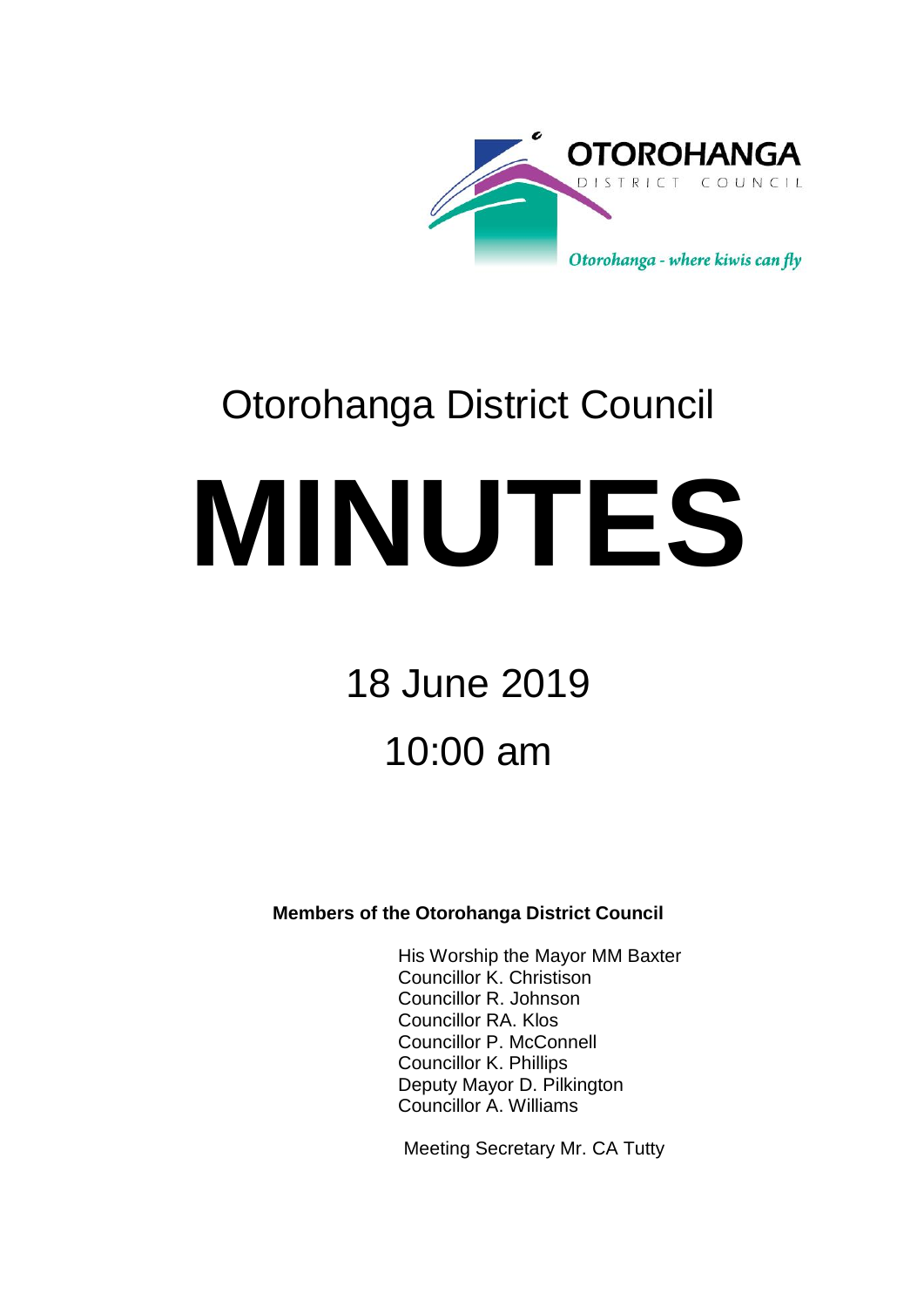## **OTOROHANGA DISTRICT COUNCIL**

**18 JUNE 2019**

Minutes of an ordinary Meeting of the Otorohanga District Council held in the Council Chambers, 17 Maniapoto Street, Otorohanga on Tuesday 18 June 2019 commencing at 10am

# **MINUTES**

### **ORDER OF BUSINESS:**

| ITEM                                                                       | <b>PAGE</b> |
|----------------------------------------------------------------------------|-------------|
| <b>PRESENT</b>                                                             |             |
| <b>IN ATTENDANCE</b>                                                       |             |
| <b>APOLOGIES</b>                                                           |             |
| <b>OPENING PRAYER</b>                                                      |             |
| PUBLIC FORUM (UP TO 30 MINUTES)                                            |             |
| <b>DECLARATION OF CONFLICTS OF INTEREST</b>                                |             |
| <b>CONFIRMATION OF MINUTES - OTOROHANGA DISTRICT COUNCIL - 21 MAY 2019</b> |             |
| <b>CONFIRMATION OF MINUTES – OTOROHANGA COMMUNITY BOARD – 1 MAY 2019</b>   |             |
| <b>CONFIRMATION OF MINUTES - KAWHIA COMMUNITY BOARD - 2 APRL 2019</b>      |             |
| <b>RECEIPT OF MINUTES – OTOROHANGA COMMUNITY BOARD – 5 JUNE 2019</b>       | 2           |
| <b>RECEIPT OF MINUTES – KAWHIA COMMUNITY BOARD – 7 JUNE 2019</b>           | 2           |
| RECEIPT OF MINUTES –AUDIT AND RISK COMMITTEE MINUTES 4 JUNE 2019           | 2           |

#### **REPORTS**

| <b>ITEM 371</b> | <b>CHIEF EXECUTIVE REPORT 21 MAY TO 17 JUNE 2019</b>                                                        | 3  |
|-----------------|-------------------------------------------------------------------------------------------------------------|----|
| <b>ITEM 372</b> | <b>ANNUAL PLAN 2019 - 2020</b>                                                                              | 3  |
| <b>ITEM 373</b> | <b>RATES RESOLUTION 2019-2020</b>                                                                           | 3  |
| <b>ITEM 374</b> | APPLICATION FOR TEMPORARY ROAD CLOSURE – HAMILTON CAR CLUB<br><b>RALLY OF WAITOMO</b>                       | 9  |
| <b>ITEM 375</b> | <b>ROAD LEGISLATION PART MANGAORONGO ROAD - SO 38280</b>                                                    | 10 |
| <b>ITEM 376</b> | TE WAIREKA ACCESS TRACK – PROPOSED CHANGE OF RESERVE<br><b>CLASSIFICATION</b>                               | 11 |
| <b>ITEM 377</b> | SUB-REGIONAL WAIKATO ECONOMIC ACTION PLAN (SWEAP) – LOCAL<br>SUPPORT FOR PROVINCIAL GROWTH FUND APPLICATION | 11 |
| <b>ITEM 378</b> | <b>MATTERS REFERRED</b>                                                                                     | 11 |
|                 | <b>COUNCILLOR UPDATE</b>                                                                                    | 12 |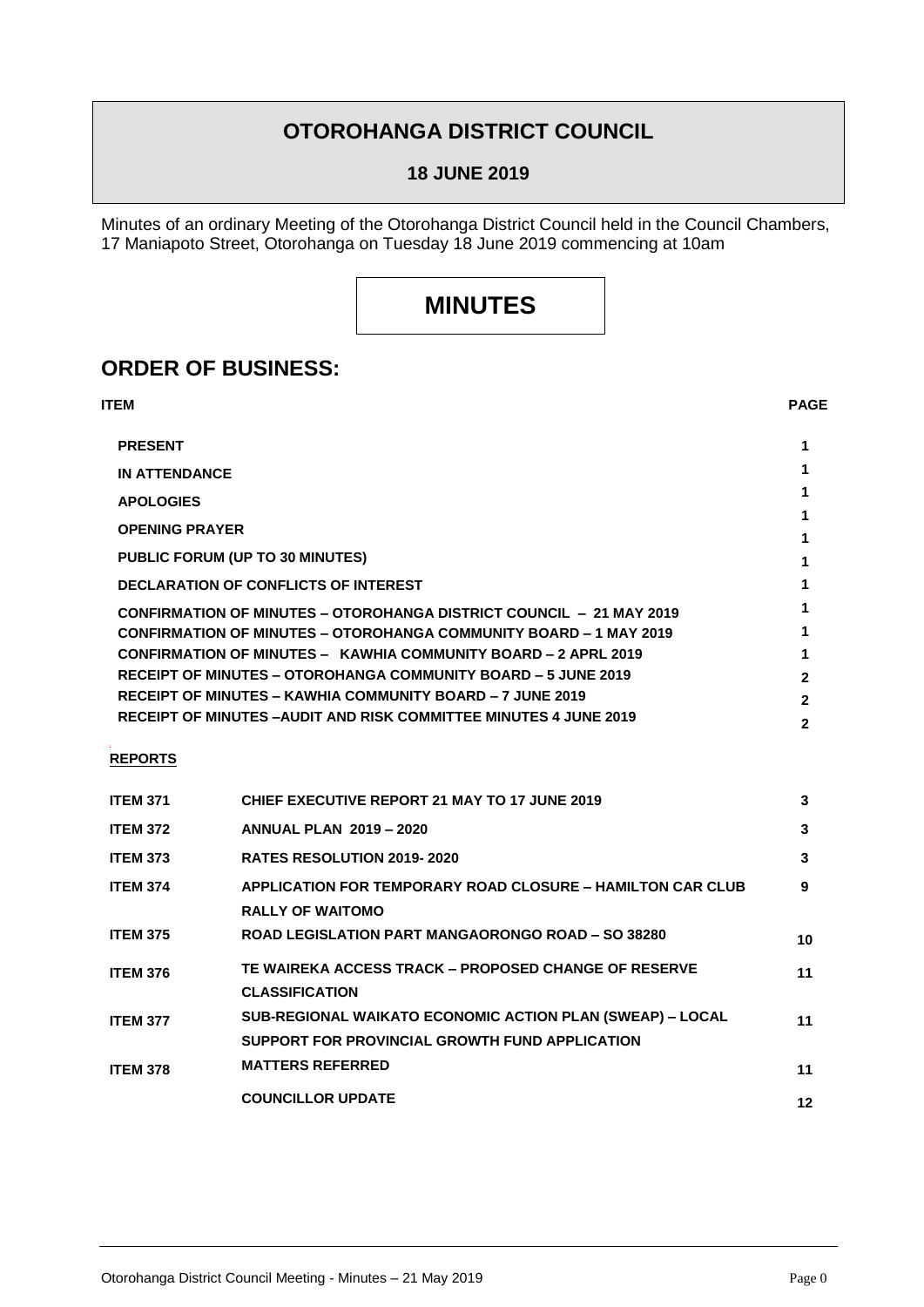#### **PRESENT**

Cr. D Pilkington (Deputy Mayor – Chairperson), Councillors RA Klos, K Christison, AJ Williams, K Phillips, R Johnson and P McConnell.

#### **IN ATTENDANCE**

Ms. T Winter (Chief Executive) Messrs, R Brady (Engineering Manager), G Bunn (Corporate Services Manager), A Loe (Environmental Services Manager), B O'Callaghan (Finance Manager), CA Tutty (Governance Supervisor) and Ms T Ambury (Community and Economic Development Manager)

#### **APOLOGY**

**Resolved** that the apology received from His Worship the Mayor, Mr. MM Baxter be sustained. **Councillor Pilkington / Councillor Williams**

Councillor Pilkington as Chairperson extended a welcome to Councillors, staff members and the press.

#### **OPENING PRAYER**

Councillor Williams read the Opening Prayer

#### **PUBLIC FORUM**

No members of the public were present at this meeting.

#### **DECLARATION OF CONFLICTS OF INTEREST**

The Chair asked members whether they had any declarations of conflicts of interest on matters to be discussed at this meeting.

No declarations of conflicts of interest were received.

#### **CONFIRMATION OF MINUTES – OTOROHANGA DISTRICT COUNCIL – 21 MAY 2019**

**Resolved** that the minutes of the meeting of the Otorohanga District Council held on 21 May 2019, as circulated, be approved as a true and correct record of that meeting and the resolutions contained therein be adopted.

#### **Councillor Phillips / Councillor Christison**

#### **MATTERS ARISING**

#### **CONFIRMATION OF MINUTES – OTOROHANGA COMMUNITY BOARD – 1 MAY 2019 Resolved** that the minutes of the meeting of the Otorohanga Community Board held on 1 May 2019, as

circulated, be received and the recommendations contained therein be adopted. **Councillor McConnell / Councillor Christison**

#### **CONFIRMATION OF MINUTES – KAWHIA COMMUNITY BOARD – 2 APRIL 2019**

**Resolved** that the minutes of the meeting of the Kawhia Community Board held on 2 April 2019, be received, and the recommendations contained therein be adopted. **Councillor Pilkington / Councillor McConnell**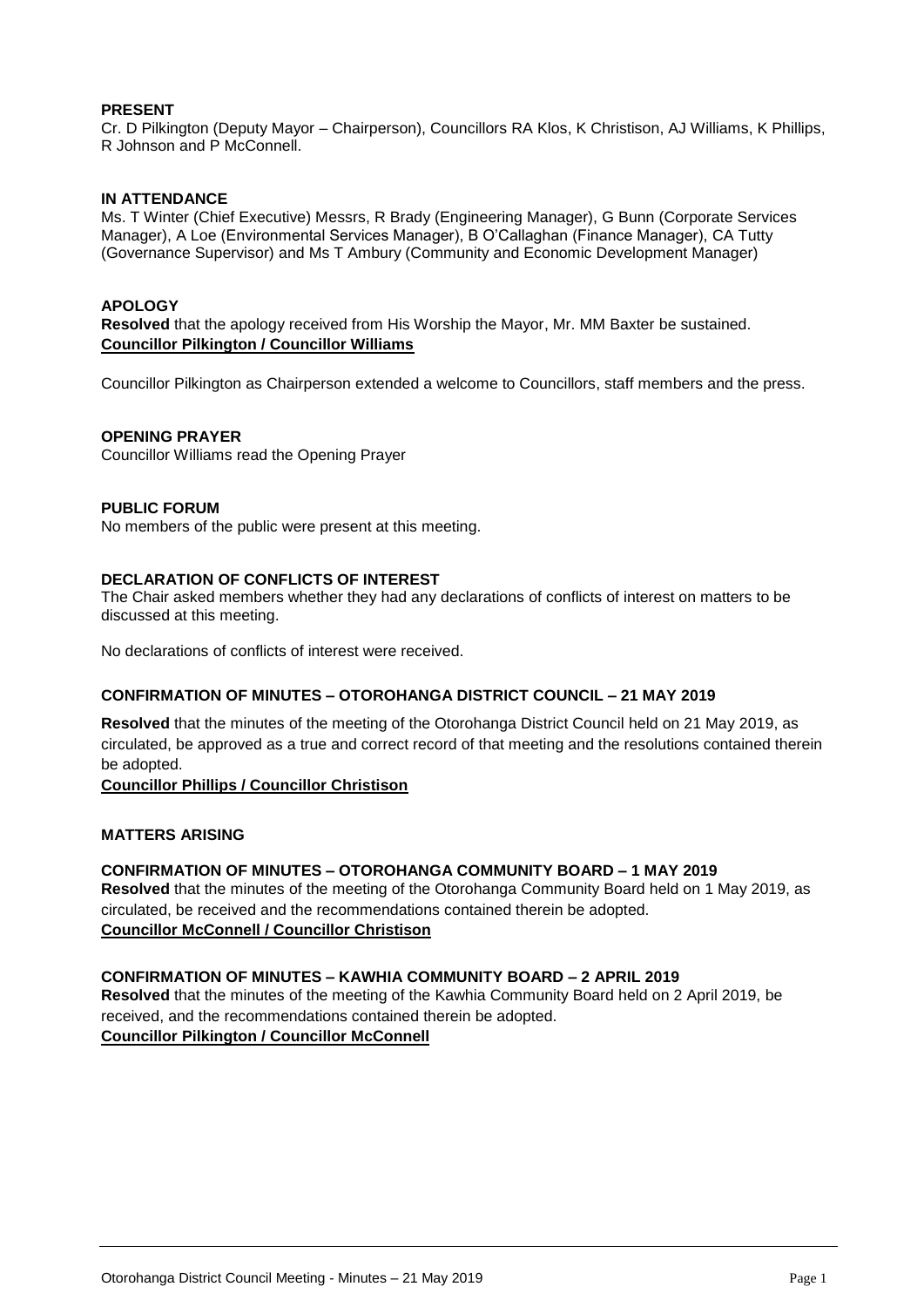#### **RECEIPT OF MINUTES – OTOROHANGA COMMUNITY BOARD – 5 JUNE 2019**

**Resolved** that the minutes of the meeting of the Otorohanga Community Board held on 5 June 2019 be received.

**Councillor McConnell / Councillor Christison**

#### **RECEIPT OF MINUTES – KAWHIA COMMUNITY BOARD – 7 JUNE 2019**

**Resolved** that the minutes of the meeting of the Kawhia Community Board held on 7 June 2019 be received.

#### **Councillor Pilkington / Councillor Phillips**

#### **MATTERS ARISING**

Reference was made to page 2, Item 108 – Aotea Seawall steps. Cr. Pilkington confirmed with Councillor Phillips that the matter of the Aotea seawall steps will be put out for consultation to the Aotea Community.

Councillor Pilkington referred to the third paragraph and requested the wording "public road" be amended to "public access".

Members were informed that the Engineering Manager is to provide an amended report to Kawhia Board member, Mr. Fletcher to enable this to be considered by the Aotea community prior to the next Kawhia Community Board meeting.

#### **RECEIPT OF MINUTES – AUDIT AND RISK COMMITTEE MINUTES – 4 JUNE 2019**

**Resolved** that the Minutes of the meeting of the Audit and Risk Committee held on 4 June 2019 be received and the recommendations contained therein be received.

#### **Councillor Klos / Councillor Williams**

#### **MATTERS ARISING**

In reply to Councillor McConnell the Corporate Services Manager advised that the members of the Organisation, Policy and Procedures Review Subcommittee are – G. Bunn (Leadership Team), B. O'Callaghan (Finance), K. Gaylor (IT), T. Goulding (Customer Services) and K. Mouat (Human Resources).

The Chief Executive advised that a cross section of Council staff have been selected to focus on key areas with three policies being prioritised which have been selected based on anticipated risk and current legislative requirements these being:

- 1) Drug and Alcohol
- 2) Flexible working arrangements
- 3) Privacy and Confidentiality

Councillor Phillips raised concerns about the membership on the Audit and Risk Committee and asked whether consideration should be given to providing an alternate Council representative.

The Chief Executive agreed and suggested this be considered by the new Council following the forthcoming Local Government elections in October 2019.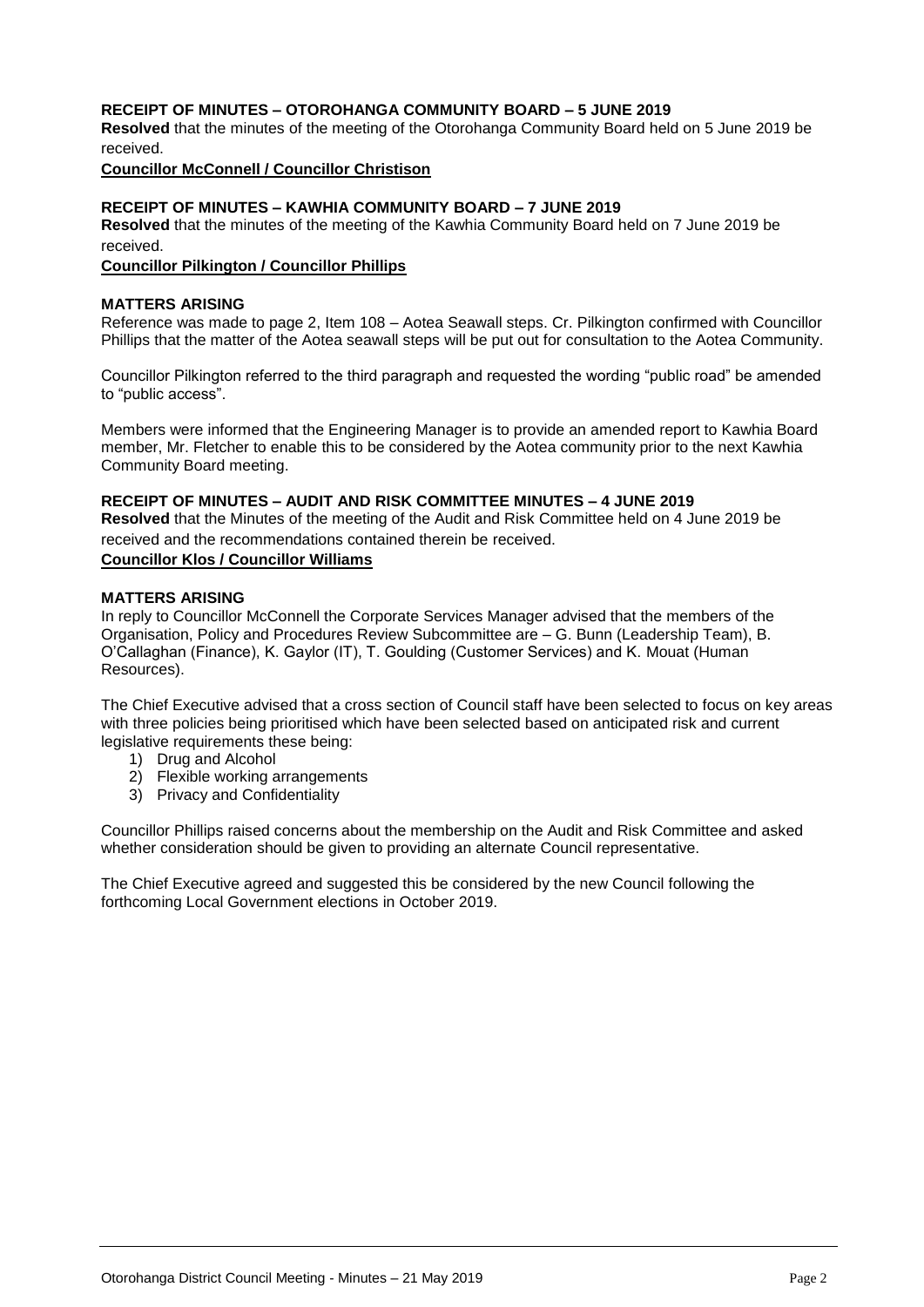#### **ITEM 371 – CHIEF EXECUTIVE REPORT 21 MAY TO 17 JUNE 2019**

The Chief Executive referred members to her report for the period 21 May to 17 June 2019.

The Chief Executive highlighted the following points:

- A security patrol has been put in place to carry out an external and internal patrol of Council's administration building.
- She had carried out a half day Otorohanga community tour with Otorohanga Community Board Member Mrs. Liz Cowan.
- She said Mrs. Cowan had focused on introducing her to several representatives of social services.

**Resolved** that the Chief Executive's report be received.

**Councillor Pilkington / Councillor Klos**

#### **ITEM 372 ANNUAL PLAN 2019 – 2020**

The Finance Manager referred members to the Annual Plan 2019 – 2020 which has been presented for adoption by Council. He asked members whether they had any questions, comments or queries on the Plan.

Items raised were:

- a) Discussion on the overall 3% average rate increase across the District
- b) Water rates / consumption
- c) Special meter reading / water supply

Councillor Christison highlighted a possible problem between landlords and tenants in relation to water meter charges should the occupancy of a rental property change.

It was agreed that an explanatory note be included in the breakdown of rates to provide information on the effects of water metering.

Members were informed that under the Local Government Act, if any proposed changes from the Long Term Plan are assessed as minor then Council is not required to consult on its Annual Plan.

Councillor Pilkington referred to page 58, the diagram of the management structure and reported that this is out of date. This will be updated.

Cr. Pilkington expressed her thanks to the Finance Manager and staff in the preparation of the Annual Plan. She said the Annual Plan basically reflects what's in year two of the Long Term Plan, along with some small, but not significant variations which have been identified for each activity grouping. Cr. Pilkington said the Otorohanga District is on the cusp of exciting times as far as growth opportunities are concerned including the Waikeria expansion, the Happy Valley Milk build as well as increases in subdivision applications.

**Resolved** that Council adopt the Annual Plan 2019 – 2020 subject to the minor administrative amendments as specified.

#### **Councillor Pilkington / Councillor Johnson**

#### **ITEM 373 RATES RESOLUTION 2019 – 2020**

The Corporate Services Manager referred members to the proposed 2019 – 2020 Rates Resolution.

Councillor Christison referred to the Otorohanga Community targeted water rate and said that the Otorohanga Community Board did not prepare a recommendation on this or were given the opportunity to do so. Councillor McConnell supported this comment.

The Corporate Services Manager replied that Boards were not given the power to set rates.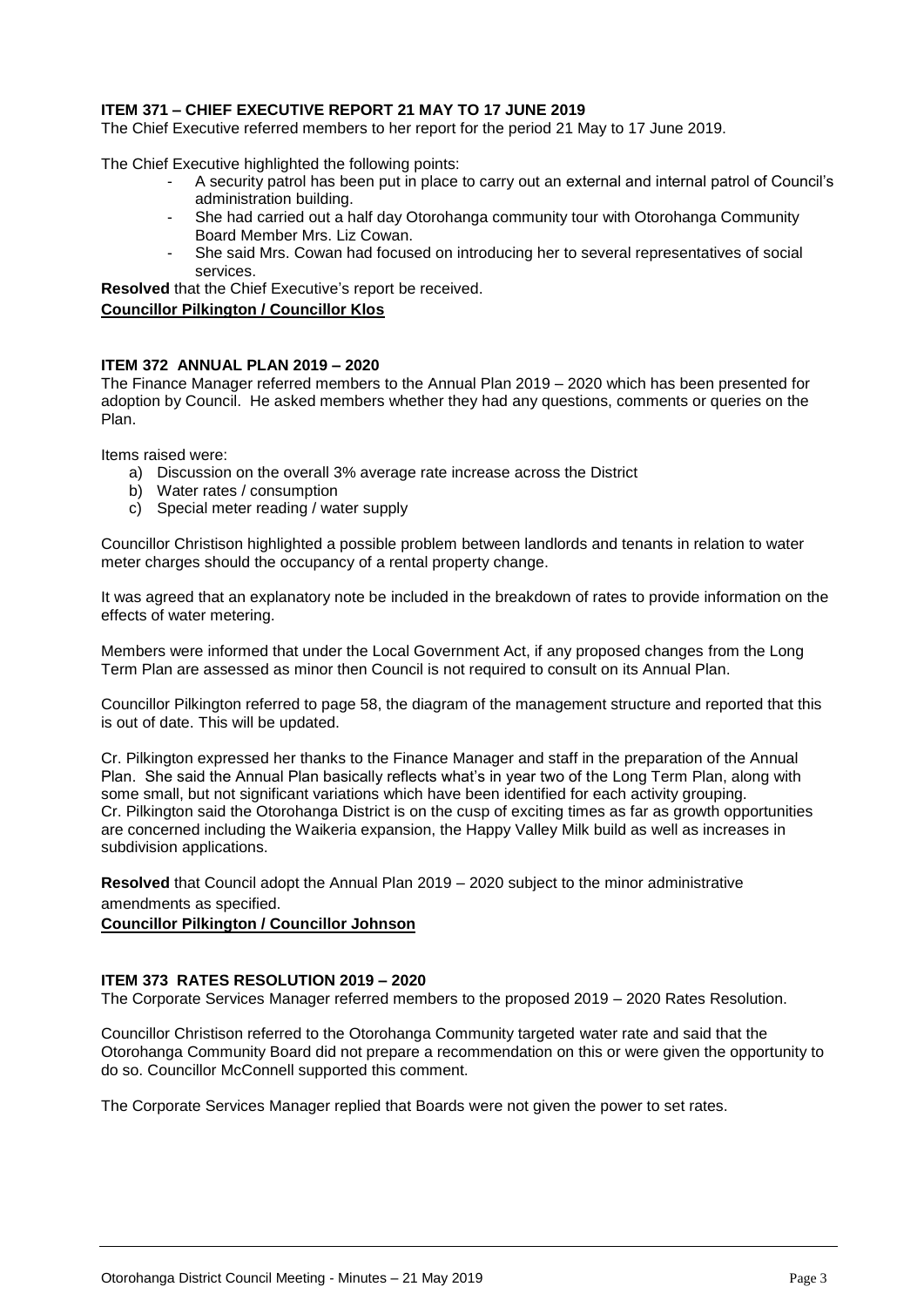**Resolved** that the Otorohanga District Council sets the following rates under the Local Government (Rating) Act 2002, on rating units in the District for the financial year commencing 1 July 2019 and ending on 30 June 2020.

All rates and amounts are plus GST at the prevailing rate. (The prevailing rate is currently 15%)

#### **1. OTOROHANGA DISTRICT**

a. General Rate

A General Rate set under section 13 of the Local Government (Rating) Act 2002 of 0.0006795 cents in the dollar on the capital value of all rating units.

b. Uniform Annual General Charge

A Uniform Annual General Charge of \$469.44000 per rating unit, set under section 15 of the Local Government (Rating) Act 2002.

#### **2. OTOROHANGA RURAL**

a. Rural Targeted Rate

A Targeted Rate set under section 16 of the Local Government (Rating) Act 2002 of 0.0000127 cents in the dollar on the capital value of all rating units within the Otorohanga District with the exception of the Otorohanga Community and Kawhia Community areas.

#### b. Separate Uniform Targeted Rate

A Targeted Rate set under section 16 of the Local Government (Rating) Act 2002 of \$116.25000 per rating unit on all rating units within the Otorohanga District with the exception of the Otorohanga and Kawhia Community areas.

#### **3. OTOROHANGA COMMUNITY**

a. Otorohanga Community Targeted Rate

A Targeted Rate set under section 16 of the Local Government (Rating) Act 2002 on every rating unit within the Otorohanga Community area, assessed on a differential basis as described below:

- i. a rate of 0.0008632 cents in the dollar of capital value on every rating unit in the "commercial" category.
- ii. a rate of 0.0003453 cents in the dollar of capital value on every rating unit in the "residential" category.
- b. Otorohanga Community Uniform Targeted Rate

A Targeted Rate set under section 16 of the Local Government (Rating) Act 2002 of \$185.92000 per rating unit on all rating units within the Otorohanga Community area

#### **4. KAWHIA COMMUNITY**

a. Kawhia Community Targeted Rate

A Targeted Rate set under section 16 of the Local Government (Rating) Act 2002 of 0.0005092 cents in the dollar of capital value on all rating units within the Kawhia Community area.

b. Kawhia Community Uniform Targeted Rate

A Targeted Rate set under section 16 of the Local Government (Rating) Act 2002 of \$119.23000 per rating unit on all rating units within the Kawhia Community area

#### **5. TARGETED LOAN RATES**

a. Otorohanga Sewage Treatment Loan Rate

A Targeted Rate set under section 16 of the Local Government (Rating) Act 2002 on every rating unit within the Otorohanga Community area, assessed on a differential basis as described below:

i. a rate of 0.0003410 cents in the dollar of capital value on every rating unit in the "commercial" category.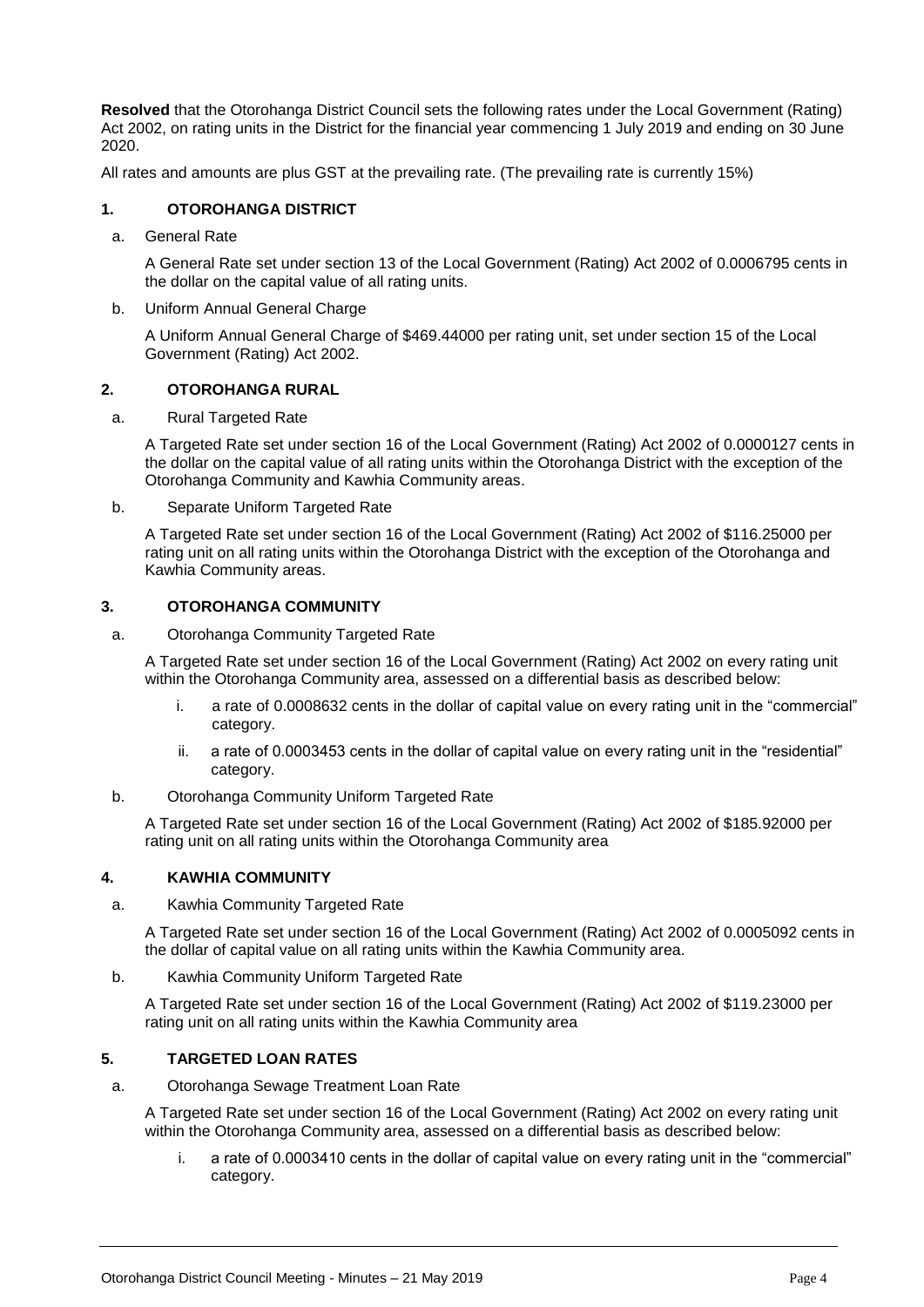- ii. a rate of 0.0001364 cents in the dollar of capital value on every rating unit in the "residential" category.
- b. Otorohanga Water Supply Loan Rate

A Targeted Rate set under section 16 of the Local Government (Rating) Act 2002 on every rating unit within the Otorohanga Community area, assessed on a differential basis as described below:

- i. a rate of 0.0001334 cents in the dollar of capital value on every rating unit in the "commercial" category.
- ii. a rate of 0.0000667 cents in the dollar of capital value on every rating unit in the "residential" category.
- c. Kawhia Water Supply

A Targeted Rate set under section 16 of the Local Government (Rating) Act 2002 of 0.0001140 cents in the dollar of capital value on all rating units within the Kawhia Community area.

d. Arohena Rural Water Supply

A Targeted Rate set under section 16 of the Local Government (Rating) Act 2002 of 0.0000597 cents in the dollar of capital value on all rating units within the Arohena Rural Water Supply Area.

e. Aotea Erosion Protection

A Targeted Rate set under section 16 of the Local Government (Rating) Act 2002 of \$377.52000 per rating unit on all rating units within the Aotea Community.

#### **6. TARGETED RATES**

- a. Roading
	- i. A Targeted Rate set under section 16 of the Local Government (Rating) Act 2002 made of 0.0008362 cents in the dollar of capital value on all rating units within the Otorohanga District.
	- ii. A Targeted Rate set under section 16 of the Local Government (Rating) Act 2002 of \$317.07000 per rating unit on all rating units within the Otorohanga District.
- b. Security Patrol
	- i. A Targeted Rate set under section 16 of the Local Government (Rating) Act 2002 of 0.0010058 cents in the dollar of capital value on all rating units within the "Security Patrol Area" in the Otorohanga Community.
	- ii. A Targeted Rate set under section 16 of the Local Government (Rating) Act 2002 of \$496.82000 per rating unit on all rating units within the "Security Patrol Area" in the Otorohanga Community.
- c. Otorohanga CBD Development Rate
	- i. A Targeted Rate of 0.0001162 cents in the dollar on the capital value of all rating units in the "commercial" category of the Otorohanga Community.
	- ii. A Uniform Targeted Rate of \$173.62000 per rating unit on each rating unit in the "commercial" category of the Otorohanga Community.
- d. Aotea Erosion Targeted Rate

A Targeted Rate set under section 16 of the Local Government (Rating) Act 2002 of \$78.17000 per rating unit on all rating units within the Aotea Community.

e. District Halls

A Targeted Rate set under section 16 of the Local Government (Rating) Act 2002 for all rating units within the defined hall areas as follows:

| <b>HALL</b><br>SEPARATE RATE IN \$<br><b>RATING DISTRICT</b> | <b>RATING</b><br><b>SYSTEM</b> | <b>UNIFORM</b><br><b>ANNUAL</b><br><b>CHARGE</b> |  |
|--------------------------------------------------------------|--------------------------------|--------------------------------------------------|--|
|                                                              |                                |                                                  |  |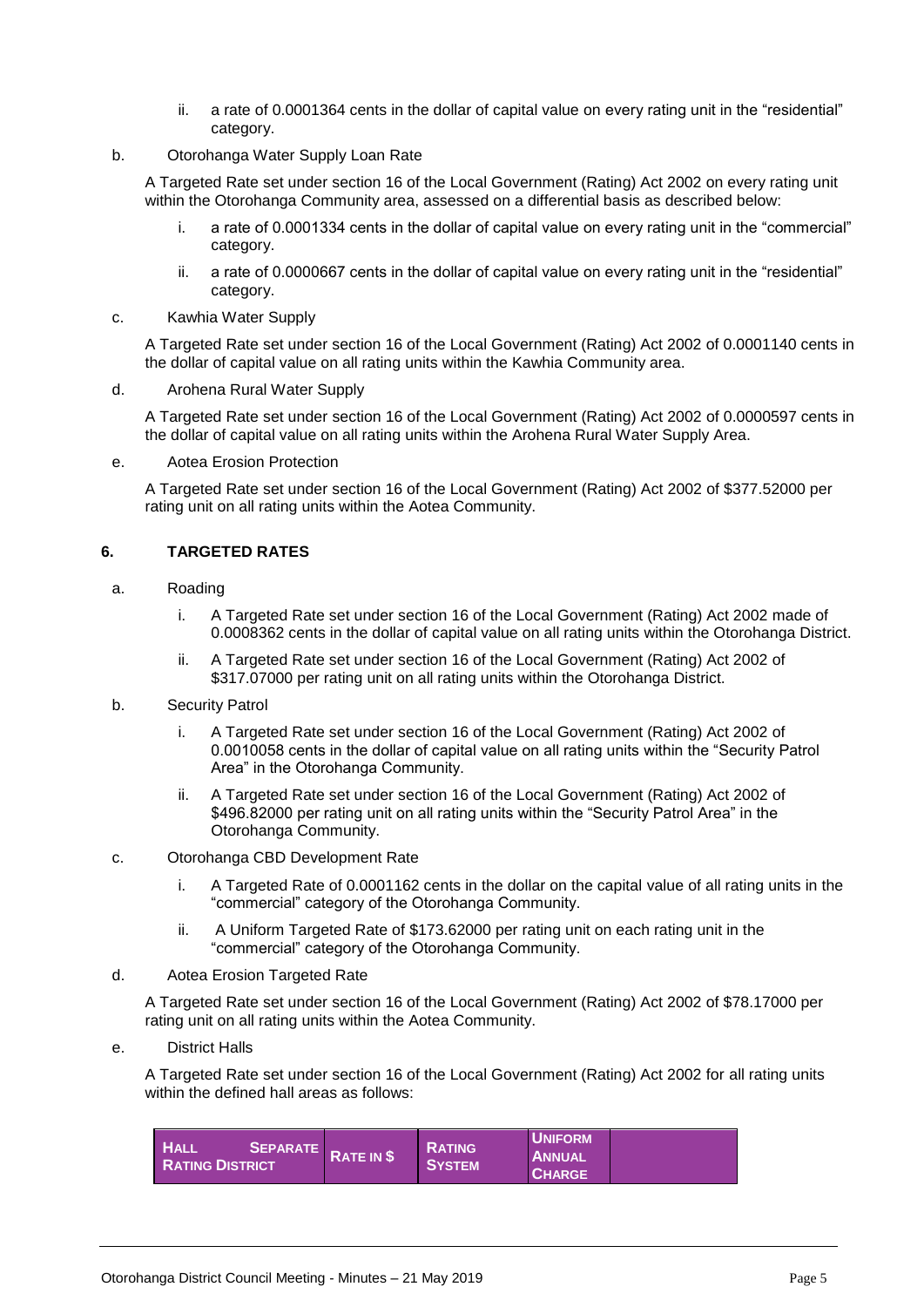| Arohena                   | 0.0000050 | capital value | \$45.00 | Per rating unit |
|---------------------------|-----------|---------------|---------|-----------------|
| Kio Kio                   | 0.000006  | capital value | \$20.00 | Per rating unit |
| <b>Tokanui Crossroads</b> | -         |               | \$20.00 | Per rating unit |
| Puketotara/ Ngutunui      | 0.000003  | capital value | \$9.00  | Per rating unit |
| Otewa                     |           |               | \$18.00 | Per rating unit |
| Honikiwi                  | 0.000013  | capital value | -       |                 |

#### **7. TARGETED REFUSE RATES**

#### **Otorohanga Community**

A Targeted Rate set under section 16 of the Local Government (Rating) Act 2002 of \$95.69000 per separately used or inhabited part on all rating units within the Otorohanga Refuse Collection Area.

#### **Kawhia Community**

A Targeted Rate set under section 16 of the Local Government (Rating) Act 2002 of \$222.41000 in respect of each separately used or inhabited part of a rating unit in the Kawhia Refuse Collection Area.

#### **8. TARGETED WATER RATES**

Kawhia Community

c. A Targeted Rate set under section 16 of the Local Government (Rating) Act 2002 of \$451.28000 on every separately used or inhabited part of a rating unit, which receives an ordinary supply of water within the Kawhia Community.

#### **9. TARGETED SEWERAGE RATES**

A Targeted Rate set under section 16 of the Local Government (Rating) Act 2002 of \$346.39000 for the first water closet or urinal and \$0 for the second to fourth, \$44,44000 for subsequent closets or urinals. on every separately used or inhabited part of a rating unit connected, either directly or through a private drain to the Otorohanga Community Sewerage Scheme.

#### **10. TARGETED RATES FOR EXTRAORDINARY WATER SUPPLY**

Otorohanga Community

- a. A targeted rate for water supply, set under section 19 of the Local Government (Rating) Act 2002, of \$1.50 per cubic metre of water consumed, for each rateable rating unit connected to the Otorohanga Community Water Supply.
- b. A targeted rate for water supply, set under section 16 of the Local Government (Rating) Act 2002, of \$100.00 per meter for each separate rating unit whether rateable or non-rateable receiving a supply from the Otorohanga Community Water Supply.

Kawhia Community

- a. A targeted rate for water supply, set under section 19 of the Local Government (Rating) Act 2002, of \$1.01 cents per cubic metre of water consumed in excess of 220 cubic metres, for each rating unit, whether rateable or non-rateable, within the Kawhia Community on a metered supply.
- b. A targeted rate for water supply, set under section 19 of the Local Government (Rating) Act 2002, of \$1.01 cents per cubic metre of water consumed in excess of 220 cubic metres, for each rating unit, whether rateable or non-rateable, outside the Kawhia Community on a metered supply, with a minimum charge of \$451.28.
- c. A targeted rate for water supply, set under section 16 of the Local Government (Rating) Act 2002, of \$102.22 per meter for each separate rating unit whether rateable or non-rateable receiving an extraordinary supply from the Kawhia Community Water Supply.
- d. A targeted rate for water supply, set under section 19 of the Local Government (Rating) Act 2002, of \$10.22 cents per cubic metre of water consumed between the period of 20 December 2019 and 20 February 2020, for each rating unit meeting the Peak Season Metered Water Charges criteria, within the Kawhia Community on a metered supply.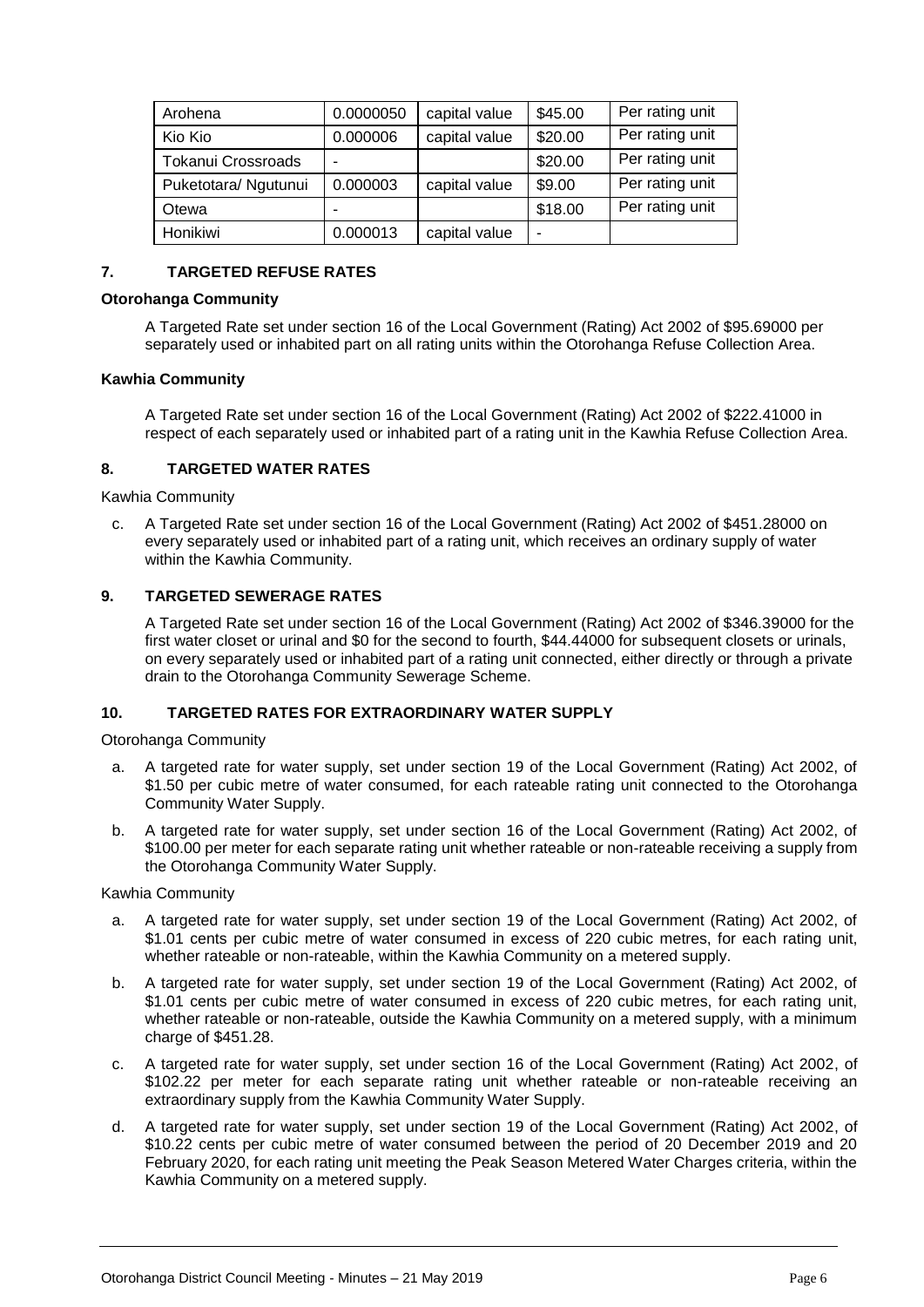#### **11. RURAL WATER SUPPLIES**

- a. A targeted rate for water supply, set under section 19 of the Local Government (Rating) Act 2002, of \$0.50 cents per cubic metre of water consumed, whether rateable or non-rateable, within the Arohena Rural Water Supply Area.
- b. A targeted rate for water supply, set under section 16 of the Local Government (Rating) Act 2002, of \$595.18 per meter within the Arohena Rural Water Supply Area.
- c. A targeted rate for water supply, set under section 19 of the Local Government (Rating) Act 2002, of \$0.43 cents per cubic metre of water consumed, whether rateable or non-rateable, within the Ranginui Rural Water Supply Area.
- d. A targeted rate for water supply, set under section 16 of the Local Government (Rating) Act 2002, of \$1,800.00 for the first meter per property within the Ranginui Rural Water Supply Area.
- e. A targeted rate for water supply, set under section 19 of the Local Government (Rating) Act 2002, of \$1.00 per cubic metre of water consumed, whether rateable or non-rateable, within the Tihiroa Rural Water Supply Area.
- f. A targeted rate for water supply, set under section 16 of the Local Government (Rating) Act 2002, of \$400.00 per meter within the Tihiroa Rural Water Supply Area.
- g. A targeted rate for water supply, set under section 19 of the Local Government (Rating) Act 2002, of \$0.59 cents per cubic metre of water consumed, whether rateable or non-rateable, within the Waipa Rural Water Supply Area.
- h. A targeted rate for water supply, set under section 16 of the Local Government (Rating) Act 2002, of \$130.00 per meter within the Waipa Rural Water Supply Area

**That** the Council adopt the definitions for its differential categories set out in the funding impact statement contained in the 2019/20 Annual Plan as its differential rating categories for the year.

**That** with the exception of water by meter charges for those connected to the Otorohanga Community Water Supply, all rates will be payable in two equal instalments with the due dates for payment being:

| Instalment One | 30 August 2019  |
|----------------|-----------------|
| Instalment Two | 31 January 2020 |

**That** water by meter charges for those connected to the Otorohanga Community Water Supply, will be payable in four instalments with the due dates for payment being:

| Instalment One   | 20 November 2019 |
|------------------|------------------|
| Instalment Two   | 20 February 2020 |
| Instalment Three | 20 May 2020      |
| Instalment Four  | 20 August 2020   |

**That** the Council apply the following penalties as follows:

a. A charge of 10 percent on so much of any instalment, excluding metered water charges, that has been assessed after 1 July 2019 and which is unpaid after the due dates below:

| Instalment One | 30 August 2019  |
|----------------|-----------------|
| Instalment Two | 31 January 2020 |

b. A charge of 5 percent on so much of any metered water charges, excluding for those connected to the Otorohanga Community Water Supply, that have been assessed after 1 July 2019 and which is unpaid after the due dates below:

| Instalment One | 30 August 2019  |
|----------------|-----------------|
| Instalment Two | 31 January 2020 |

c. A charge of 5 percent on so much of any metered water charges for those connected to the Otorohanga Community Water Supply, that have been assessed after 1 July 2019 and which is unpaid after the due dates below:

Instalment One 20 November 2019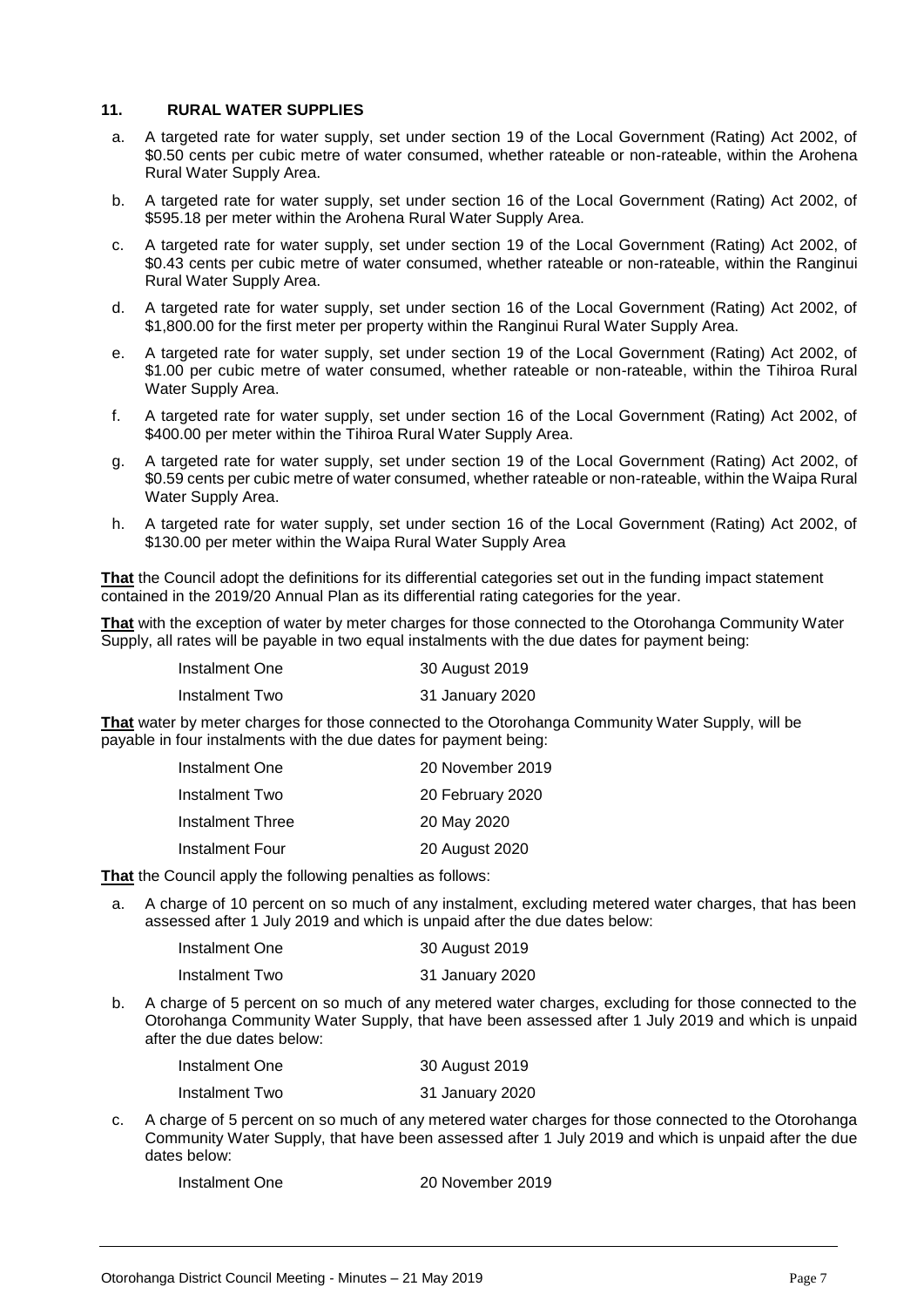| Instalment Two   | 20 February 2020 |
|------------------|------------------|
| Instalment Three | 20 May 2020      |
| Instalment Four  | 20 August 2020   |

- d. A charge of 10 percent on so much of any rates, excluding metered water charges, assessed before 1 July 2019 that remain unpaid on 1 July 2019
- e. A further amount of 10 percent on any rates, excluding metered water charges, to which a penalty has been added under (c) if rates remain unpaid on 3 January 2020.

f.

**That** rates shall be payable at any of the following places:

a. The council offices, 17 Maniapoto Street, Otorohanga

b. Using online banking or direct debit facilities established by the Council **Councillor Phillips / Councillor Johnson**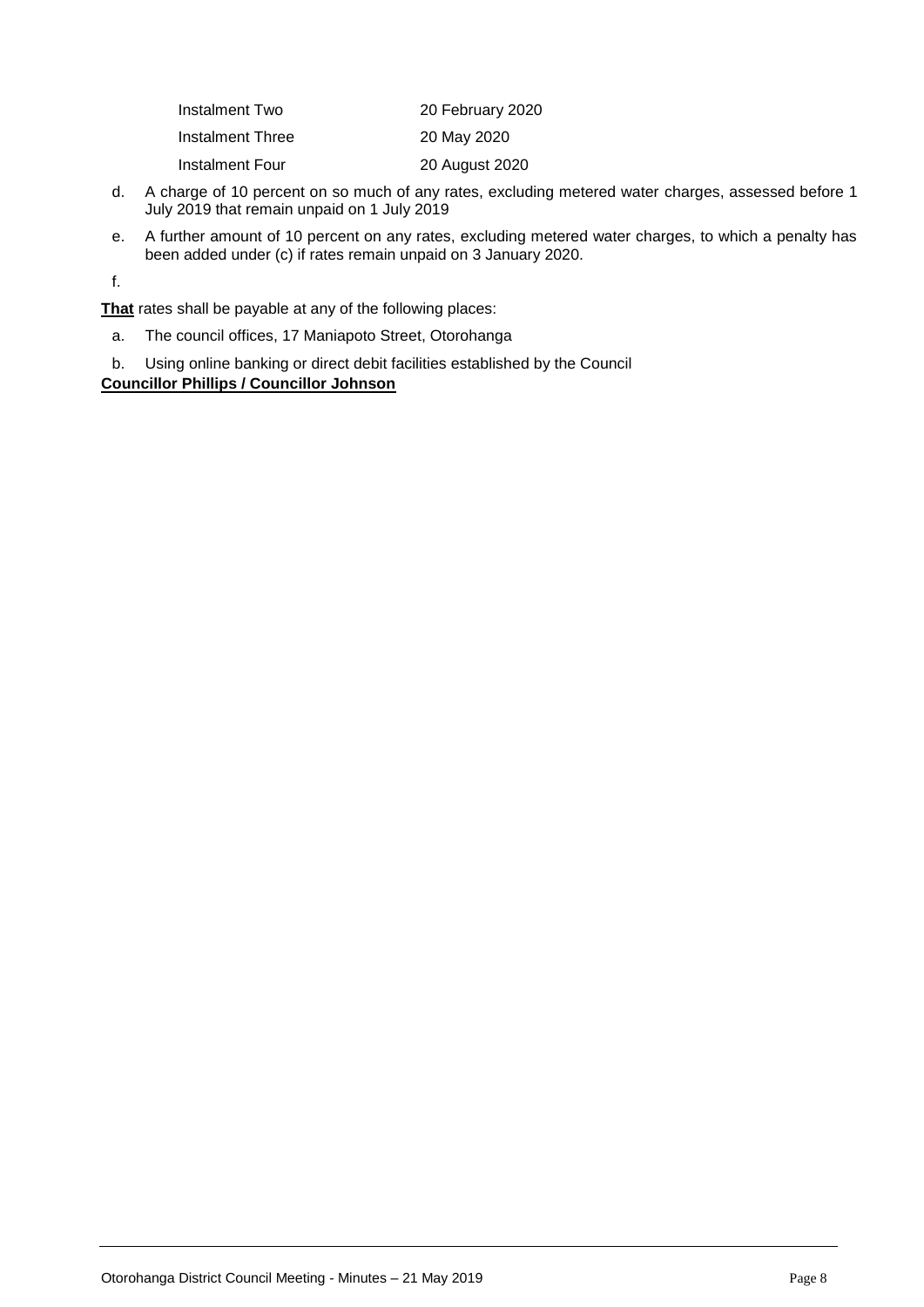#### **ITEM 374 APPLICATION FOR TEMPORARY ROAD CLOSURE – HAMILTON CAR CLUB RALLY OF WAITOMO**

The Engineering Manager referred to the Engineering Representatives report on an application received from the Hamilton Car Club for various road closures within the Otorohanga District to enable the Club to hold the Rally of Waitomo.

Councillor Pilkington raised concerns about consultation and suggested that the letters to residents should include information on whether the two mail drops contain information as to how land owners can oppose the rally.

The Engineering Manager replied No.

Councillor Pilkington expressed the opinion that these mail drops should contain this information as some land owners do have concerns regarding the timing of the event and damage to roads.

The Engineering Manager advised that the roads concerned are inspected by staff prior to and after the rally.

Councillor Pilkington also queried whether the present \$400 application fee is adequate.

Councillor Klos expressed concerns as to whether this Council is becoming too sensitive in consideration of temporary road closures. She felt that Council should be more supportive for such events to be held throughout the District.

Councillor Christison said she supports the rallies however any complaints received Councillors should be made aware of these.

**Resolved** that Council approve the following road closures:

Purpose: Hamilton Car Club Rally of Waitomo. Date: Saturday 19 October 2019

Time of Closure: 1400hrs to 1730hrs

Details of Closure: Kaimango Road 300m from its intersection with SH 31 to its intersection with Honikiwi Road continuing left down Kaimango Road to its intersection with Hauturu Road continuing left down Hauturu Road to the Otorohanga District Council boundary. (Attached is a map for your perusal)

With the following conditions imposed:

- 1. Emergency Services will have complete rite of passage at all times during closure.
- 2. Hamilton Car Club is to pay an application fee of \$400.00 towards the administration of the road closure to Otorohanga District Council.
- 3. Hamilton Car Club is to pay for all advertising costs to the appropriate newspapers. Public notice advertisements are to be published in the Waitomo News.
- 4. Hamilton Car Club is responsible for obtaining public liability insurance (and paying the cost thereof) to a minimum value of \$2,000,000. This is required to indemnify Council against any damage to the property or persons as a result of rally activities during the road closure period.
- 5. Hamilton Car Club is to pay a bond of \$5000.00 per gravel road used.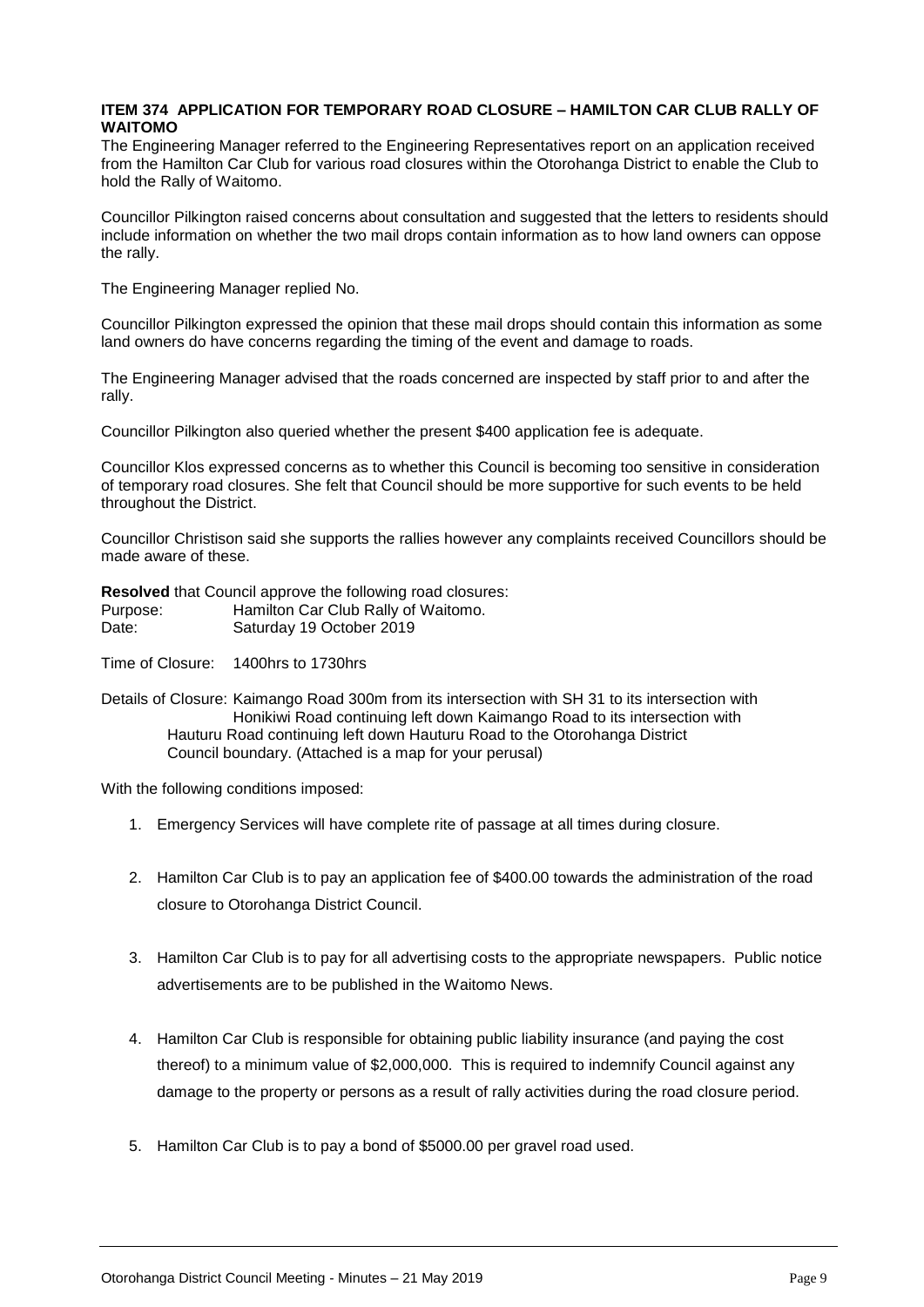- 6. Hamilton Car Club is to comply with the objection provisions contained in the Transport (Vehicular Traffic Road Closure) Regulations 1965.
- 7. Hamilton Car Club is to liaise, and provide evidence of liaison with all operators and businesses that may be affected by the road closures.
- 8. Hamilton Car Club is to consult with all residents of all properties on the roads intending to be closed and also the residents on roads connecting with roads intending to be closed, including any, no exit roads. Two mail drops to residents are to be carried out. All initial mail drops to residents are to be approves by Council staff before distribution commences. The subsequent mail drop is to be completed no later than ten full days before the proposed closures.
- 9. Hamilton Car Club is solely responsible for signposting and policing of the roads to be closed, to ensure that only vehicles connected with the event have access to the road closure areas. This includes arranging the delivery, erection and staffing of all road closure barriers and the removal thereof after closures. All gates and entranceways are to be taped and to ensure its removal thereafter.
- 10. Signs advising of the road closures are to be erected at the start and end of the closed portions of the roads and on each intersecting road two weeks prior to the road closure. All signs are to be removed immediately after the closure. A Hamilton Car Club representative is to meet with Council Engineering staff regarding the required signs format, size, location and quantity of signs for approval before they are manufactured and erected.

#### **Councillor Johnson / Councillor Klos**

#### **ITEM 375 ROAD LEGISLATION PART MANGAORONGO ROAD – SO 38280**

#### **Resolved** that

- 1. That Otorohanga District Council hereby consents to the Minister of Land Information declaring
	- a. Pursuant to Sec 116 of the Public Works Act 1981 the land described in the schedule below be stopped and vested in the adjoining property by way of amalgamation and being subject to existing mortgages recorded on that title.
	- b. Pursuant to Sec 117(3)(b) of the Public Works Act 1981 the Council hereby certifies that it considers it equitable to so vest the road land set out in the schedule below.

#### *South Auckland Land District – Otorohanga District*

Schedule – Road to be stopped and vested by amalgamation

| Area              | Description            | Title    | Owners              |
|-------------------|------------------------|----------|---------------------|
| 723m <sup>2</sup> | Area colour blue shown | RT211011 | EJ Pevreal          |
|                   | As 28.6p on SO 38280   |          | Bailey Ingham       |
|                   |                        |          | <b>Trustees Ltd</b> |

2. The Mayor and Chief Executive of Otorohanga District Council be authorised to sign and seal any documentation necessary to legalise part of plan SO 38280.

#### **Councillor Pilkington / Councillor Christison**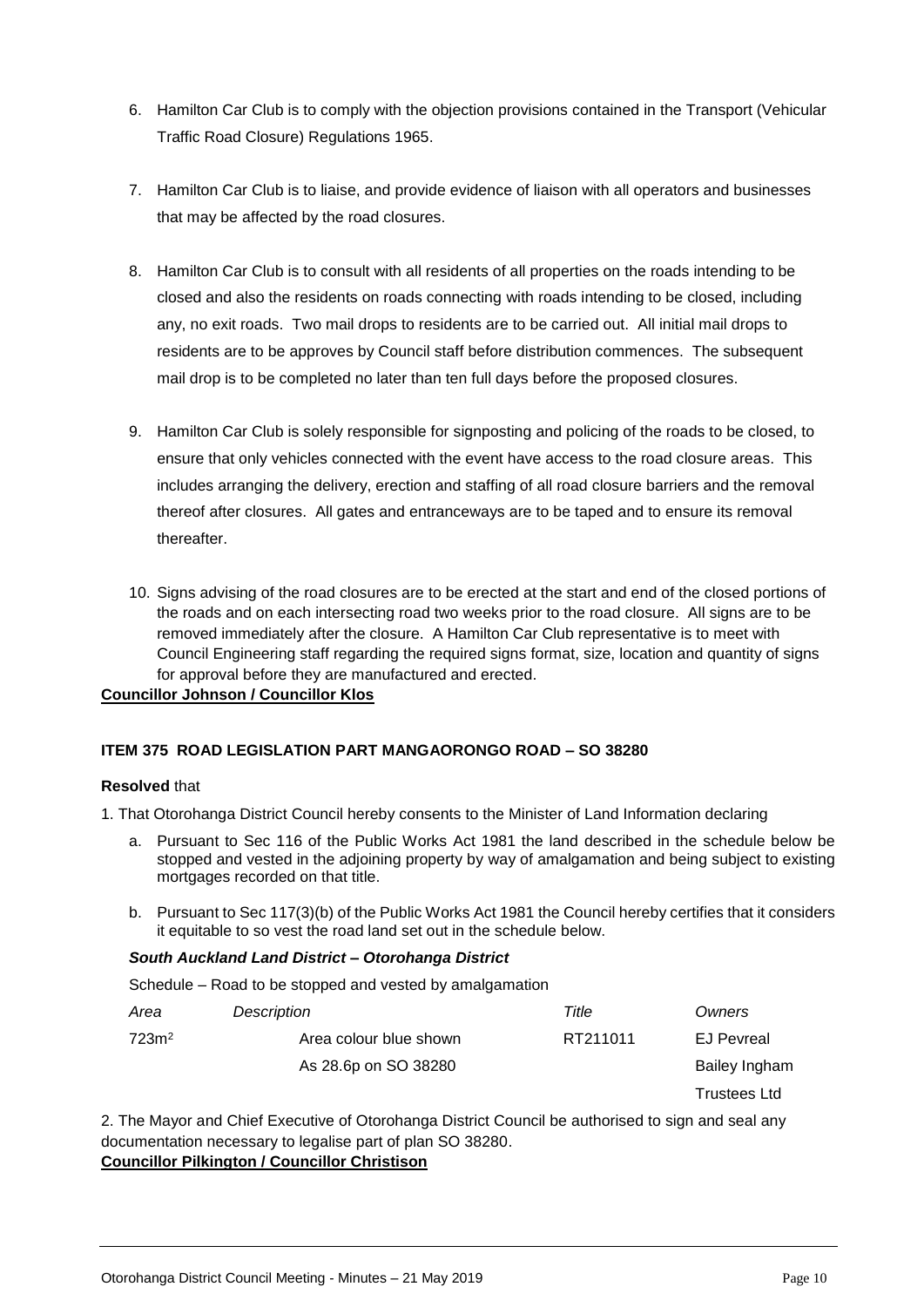#### **ITEM 376 TE WAIREKA ACCESS TRACK – PROPOSED CHANGE OF RESERVE CLASSIFICATION**

The Community and Economic Development Manager summarised her report recommending that Council staff pursue the process of changing the Reserve classification from Local Purpose Reserve (access way) to Local Purpose Reserve (utility services) to align with the current and future use of the Reserve.

#### **Resolved** that

1. Staff pursue the process of changing the Reserve classification purpose for the Te Waireka access way under the Reserves Act 1977, legal description Lot 21, DP 3307 of 8.3 perches [209 square metres], from Local Purpose Reserve (access way) to Local Purpose Reserve (utility services) to provide for the utilities located on the land, and;

2. Staff report back to Council on any submissions received opposing the change to the classification purpose, and;

3. The delegated authority be given to the Chief Executive to sign any documents in relation to giving effect to the change of Reserve classification purpose. **Councillor Christison / Councillor Phillips**

#### **ITEM 377 SUB-REGIONAL WAIKATO ECONOMIC ACTION PLAN (SWEAP) – LOCAL SUPPORT FOR PROVINCIAL GROWTH FUND APPLICATION**

The Community and Economic Development Manager summarised her report on Te Waka's recent application to the Provincial Growth Fund (PGF) as a result of the Sub-regional Waikato Economic Action Plan (SWEAP) project.

Councillor Klos expressed the opinion that this Council contributes funds to a number of various organisations and activities and therefore queried how it will be demonstrated that the applicant's proposal is tangible. She wished to see value for the spend.

The CED Manager replied that the organisation's application to the Provincial Growth Fund will identify the tangible outcomes.

**Resolved** that Council Contributes \$50,000.00 from the District Development account, to be funded in the way of \$25,000 per year over the 2019/2020 and 2020/2021 financial years. **Councillor Pilkington / Councillor Williams**

#### **ITEM 378 MATTERS REFERRED 21 MAY 2019**

Discussion was held on the schedule of matters referred dated 21 May 2019.

Following discussion, it was agreed that

A) Item dated 22 January 2019 (Road Naming Policy) be reallocated to the Engineering Manager with a due date of the Council's July meeting.

B) Item dated 16 April 2019 (Plan Change 1) future email's to be forwarded by the ES Manager to members, the item to be deleted from the schedule. Both Councillor Pilkington and Council's Environmental Services Manager updated members on the progress to date in relation to Plan Change 1. Councillor Pilkington reported that a Hearing decision is expected around February 2020, this decision being open to appeal.

C) Addition of (Kiwis Can Fly Award) being added to the schedule for a proposed workshop in early August 2019.

D) Kahorekau Road – Arohena Totara Trees